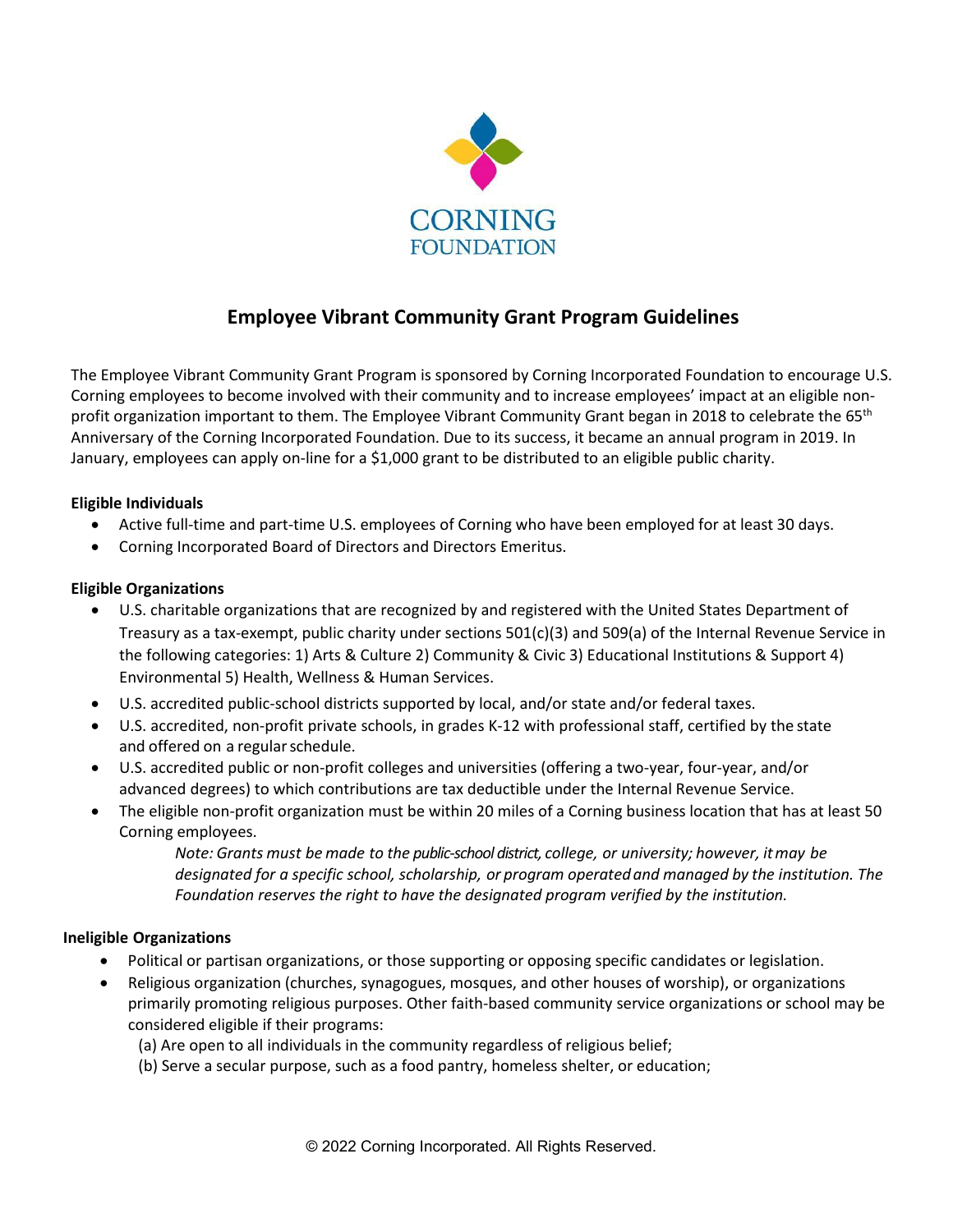(c) Do not require participation in prayer, worship, or other religious activities as condition of receiving service(s) offered; and

- (d) Do not use the individual donation or resulting match for religious purposes.
- Social, fraternal, alumni and/or professional membership organizations.
- Any organization that does not comply with the Corning Incorporated Foundation's non-discrimination policy\* or any organization (or gift) that the Foundation, in its sole discretion, considers non-compliant with the law or otherwise incompatible with the Foundation's mission.

## **Administrative Conditions**

- Annually, the Employee Vibrant Community Grant application is available on the Foundation's website [\(www.CorningFoundation.org](http://www.corningfoundation.org/) ) for employees to nominate eligible non-profit organizations to receive a \$1,000 Vibrant Community Grant.
- An eligible non-profit organization cannot receive the Employee Vibrant Community grant two years in a row.
- An employee may only submit one nomination each year.
- The on-line application will be activated the first business day of January each year.
- The on-line application will be deactivated once the Foundation receives 50 eligible requests or January 31; whichever comes first. Twenty-five requests received for the Corning-Elmira area, and twenty-five requests received for Corning Business Locations with a maximum of 5 winning applications per location. The Foundation will administer the grant.
- The Foundation reserves the right to audit an organization's records and documents pertaining to the program and to request supporting documentation it considers necessary.
- Questions of interpretation, application or administrationof the programshall be determined by the Trustees of the Foundation. Their determinationshall be final.
- Trustees may at any time amend or discontinue the Employee Vibrant Community Grant program, but no amendment or discontinuance shall affect the obligation of the Foundation to match grants made prior to such amendment or discontinuance.
- If the Foundation finds any misuse of funds or these guidelines by an organization, its participation in the Vibrant Community Grant program will end. Any employee who misuses this Program or these guidelines may result in legal and/or disciplinary action up to, and including, employment termination.

## **Required Information**

- Corning Incorporated employee name, email, phone number and position/job title.
- Corning Incorporated employee business segment and business location
- The eligible non-profit organization's legal name
- The eligible non-profit organization's address
- The eligible non-profit organization's website
- The eligible non-profit organization's Employee Identification Number (Tax ID if known)
- The eligible non-profit organization's mission statement and description of services and/or primary activities (this is usually located on the organizations website)
- The eligible non-profit organization's contact name and email
- Identify the Corning business location closest to the nominated organization
- A shorty essay (250-word maximum) describing how the organization contributes to the vibrancy of a Corning community.